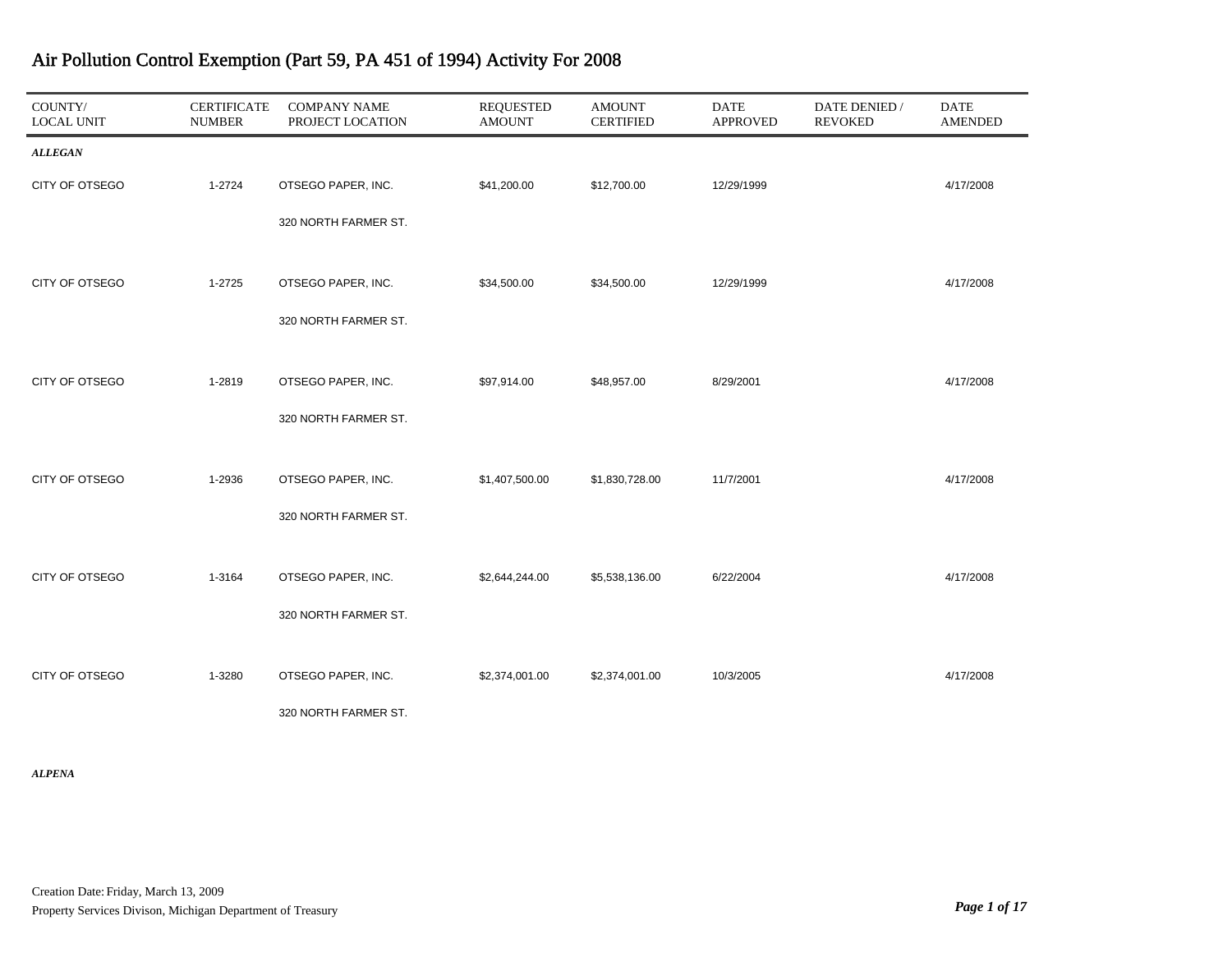| COUNTY/<br><b>LOCAL UNIT</b> | <b>CERTIFICATE</b><br><b>NUMBER</b> | <b>COMPANY NAME</b><br>PROJECT LOCATION                                      | <b>REQUESTED</b><br><b>AMOUNT</b> | <b>AMOUNT</b><br><b>CERTIFIED</b> | <b>DATE</b><br><b>APPROVED</b> | DATE DENIED /<br><b>REVOKED</b> | <b>DATE</b><br><b>AMENDED</b> |
|------------------------------|-------------------------------------|------------------------------------------------------------------------------|-----------------------------------|-----------------------------------|--------------------------------|---------------------------------|-------------------------------|
| <b>CITY OF ALPENA</b>        | 1-3446                              | LAFARGE MIDWEST INC                                                          | \$473,864.00                      | \$473,864.00                      | 8/19/2008                      |                                 |                               |
|                              |                                     | 1435 FORD AVE                                                                |                                   |                                   |                                |                                 |                               |
| <b>CITY OF ALPENA</b>        | 1-3449                              | LAFARGE MIDWEST INC                                                          | \$3,691,841.00                    | \$3,691,841.00                    | 8/19/2008                      |                                 |                               |
|                              |                                     | 1435 FORD AVE                                                                |                                   |                                   |                                |                                 |                               |
| CITY OF ALPENA               | 1-3450                              | LAFARGE MIDWEST INC                                                          | \$3,691,841.00                    | \$3,691,841.00                    | 8/19/2008                      |                                 |                               |
|                              |                                     | 1435 FORD AVE                                                                |                                   |                                   |                                |                                 |                               |
| <b>CITY OF ALPENA</b>        | 1-3453                              | LAFARGE MIDWEST INC                                                          | \$3,108,167.00                    | \$3,108,167.00                    | 9/16/2008                      |                                 |                               |
|                              |                                     | 1435 FORD AVE                                                                |                                   |                                   |                                |                                 |                               |
| <b>BARAGA</b>                |                                     |                                                                              |                                   |                                   |                                |                                 |                               |
| LANSE TWP.                   | 1-3444                              | CERTAIN TEED GYPSUM<br>AND CEILING<br>MANUFACTURING INC<br>200 SOUTH MAIN ST | \$1,253,591.00                    | \$1,017,402.00                    | 8/19/2008                      |                                 |                               |
| <b>BAY</b>                   |                                     |                                                                              |                                   |                                   |                                |                                 |                               |
| TWP OF HAMPTON               | 1-3461                              | <b>CONSUMERS ENERGY</b><br>KARN / WEADOCK PLANT                              | \$2,334,600.00                    | \$2,334,600.00                    | 12/22/2008                     |                                 |                               |
|                              |                                     | 2742 N WEADOCK HWY                                                           |                                   |                                   |                                |                                 |                               |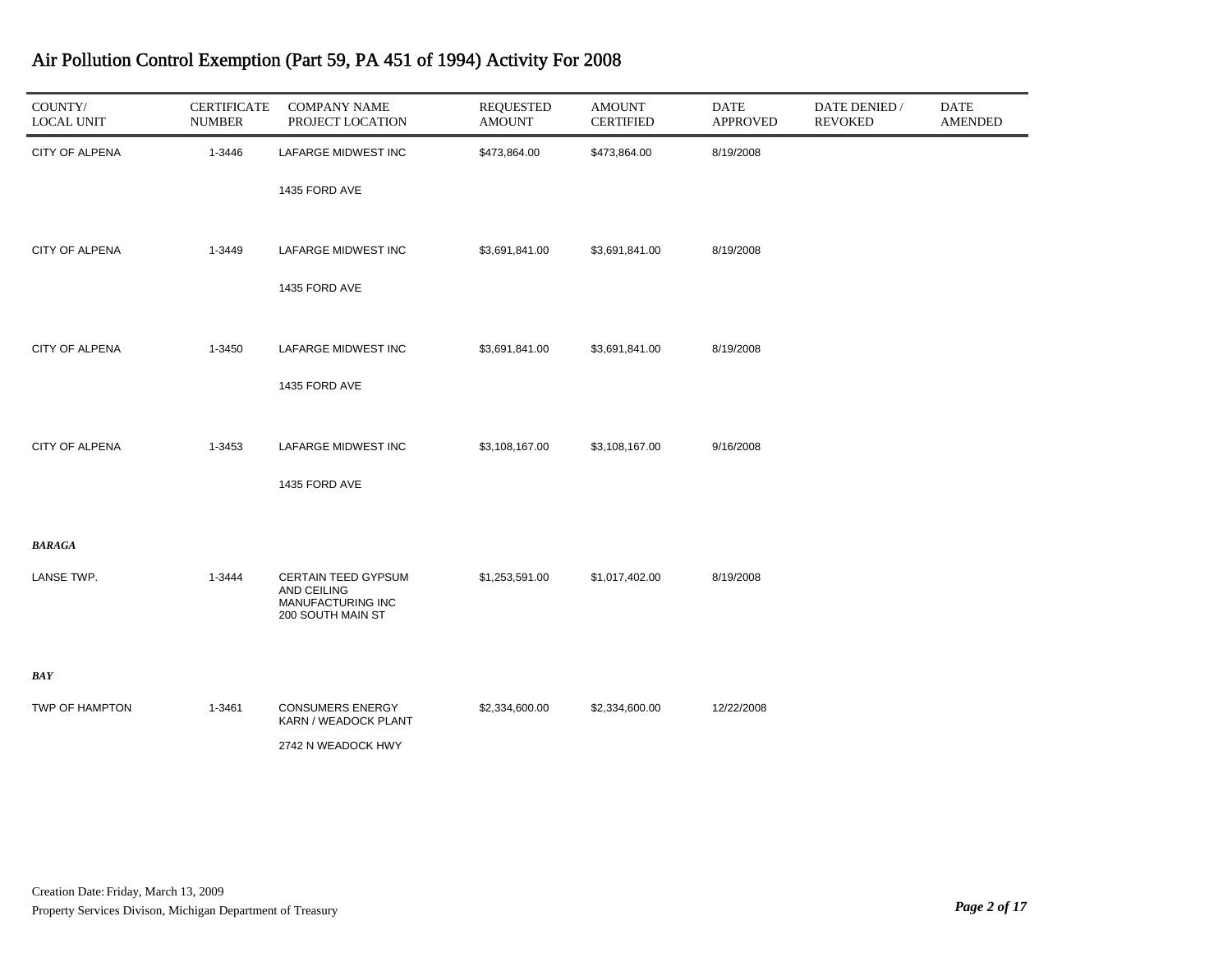| COUNTY/<br><b>LOCAL UNIT</b> | <b>CERTIFICATE</b><br><b>NUMBER</b> | <b>COMPANY NAME</b><br>PROJECT LOCATION                                  | <b>REQUESTED</b><br><b>AMOUNT</b> | <b>AMOUNT</b><br><b>CERTIFIED</b> | <b>DATE</b><br><b>APPROVED</b> | DATE DENIED /<br><b>REVOKED</b> | <b>DATE</b><br><b>AMENDED</b> |
|------------------------------|-------------------------------------|--------------------------------------------------------------------------|-----------------------------------|-----------------------------------|--------------------------------|---------------------------------|-------------------------------|
| TWP OF HAMPTON               | 1-3462                              | <b>CONSUMERS ENERGY -</b><br>DE KARN 1 AND 2 PLANT<br>2742 N WEADOCK HWY | \$1,196,504.00                    | \$1,196,504.00                    | 12/22/2008                     |                                 |                               |
|                              |                                     |                                                                          |                                   |                                   | 12/22/2008                     |                                 |                               |
| TWP OF HAMPTON               | 1-3464                              | <b>CONSUMERS ENERGY -</b><br>DE KARN 1 AND 2 PLANT<br>2742 N WEADOCK HWY | \$1,333,000.00                    | \$1,333,000.00                    |                                |                                 |                               |
| TWP OF PINCONNING            | 1-3466                              | WHITEFEATHER LANDFILL                                                    | \$6,002.00                        | \$6,002.00                        | 9/16/2008                      |                                 |                               |
|                              |                                     | 2401 E WHITEFEATHER RD                                                   |                                   |                                   |                                |                                 |                               |
| <b>BERRIEN</b>               |                                     |                                                                          |                                   |                                   |                                |                                 |                               |
| <b>LAKE TWP</b>              | 1-3373                              | <b>INDIANA MICHIGAN</b><br>POWER CO<br>D.C. COOK NUCLEAR                 | \$5,740,304.00                    | \$31,969,410.00                   | 10/2/2007                      |                                 | 12/22/2008                    |
|                              |                                     | POWER PLANT ONE COOK<br><b>PLACE</b>                                     |                                   |                                   |                                |                                 |                               |
| LAKE TWP.                    | 1-0552                              | AMERICAN ELECTRIC<br><b>POWER</b><br>DC COOK NUCLEAR                     | \$145,242,912.00                  | \$146,063,444.00                  | 12/29/1999                     |                                 | 12/22/2008                    |
| TWP OF LAKE                  | 1-2730                              | POWER PLANT<br>AMERICAN ELECTRIC                                         | \$26,662,299.00                   | \$21,803,041.00                   | 12/29/1999                     |                                 | 12/22/2008                    |
|                              |                                     | <b>POWER</b><br>DC COOK NUCLEAR<br>POWER PLANT ONE COOK<br><b>PLACE</b>  |                                   |                                   |                                |                                 |                               |
| TWP OF LAKE                  | 1-2903                              | AMERICAN ELECTRIC<br><b>POWER</b>                                        | \$20,186,185.00                   | \$10,970,552.00                   | 12/28/2001                     |                                 | 12/22/2008                    |
|                              |                                     | DONALD C. COOK<br>NUCLEAR PLANT                                          |                                   |                                   |                                |                                 |                               |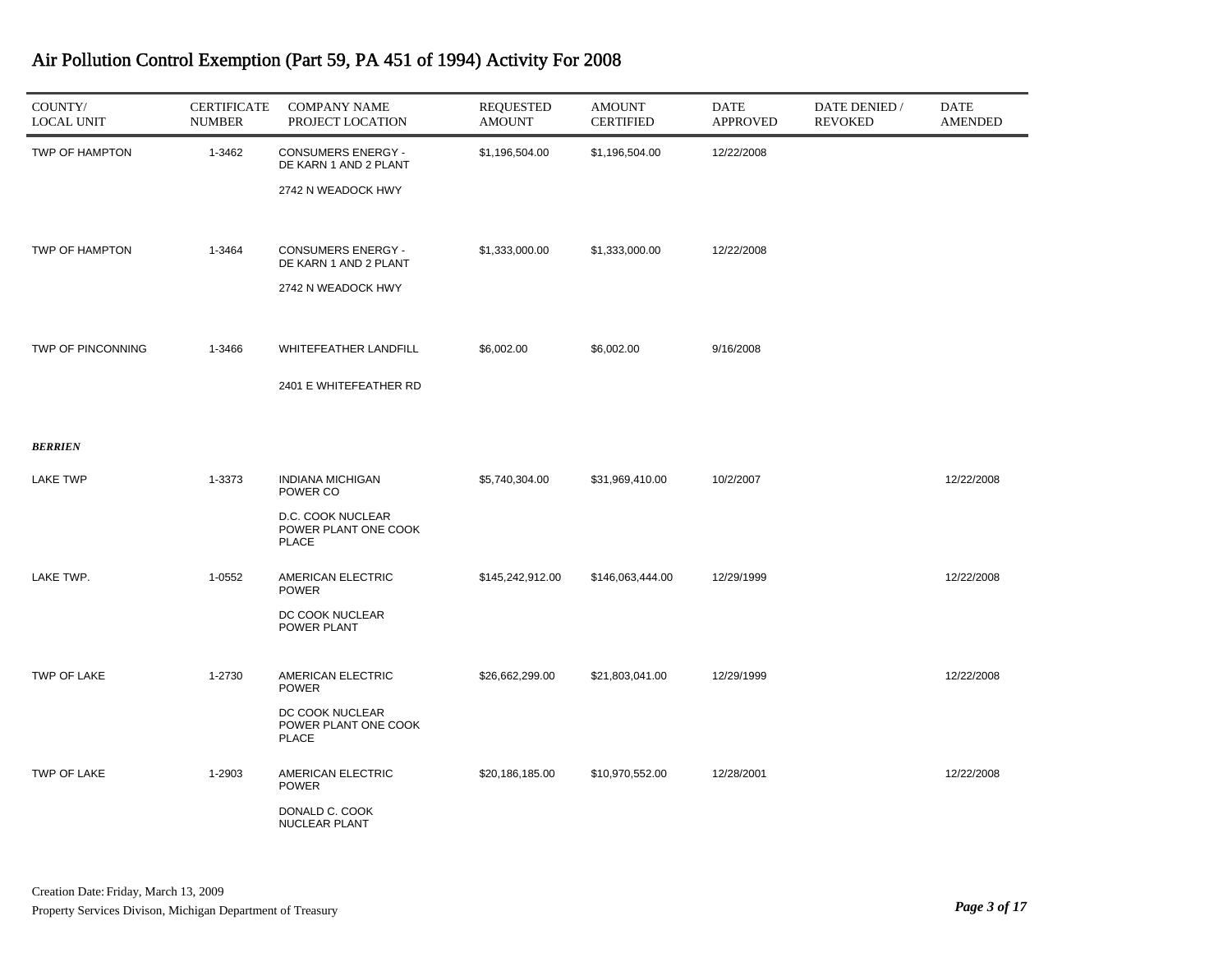| COUNTY/<br><b>LOCAL UNIT</b> | <b>CERTIFICATE</b><br><b>NUMBER</b> | <b>COMPANY NAME</b><br>PROJECT LOCATION                   | <b>REQUESTED</b><br><b>AMOUNT</b> | <b>AMOUNT</b><br><b>CERTIFIED</b> | <b>DATE</b><br><b>APPROVED</b> | DATE DENIED /<br><b>REVOKED</b> | <b>DATE</b><br><b>AMENDED</b> |
|------------------------------|-------------------------------------|-----------------------------------------------------------|-----------------------------------|-----------------------------------|--------------------------------|---------------------------------|-------------------------------|
| TWP OF THREE OAKS            | 1-3479                              | FOREST LAWN LANDFILL<br><b>INC</b><br>8230 FOREST LAWN RD | \$403,563.00                      | \$403,563.00                      | 8/19/2008                      |                                 |                               |
| <b>BRANCH</b>                |                                     |                                                           |                                   |                                   |                                |                                 |                               |
| CITY OF COLDWATER            | 1-3505                              | ALCHEM ALUMINUM INC                                       | \$987,000.00                      | \$493,500.00                      | 9/16/2008                      |                                 |                               |
|                              |                                     | 430 W GARFIELD AVE                                        |                                   |                                   |                                |                                 |                               |
| <b>CALHOUN</b>               |                                     |                                                           |                                   |                                   |                                |                                 |                               |
| CITY OF BATTLE CREEK         | 1-3458                              | DENSO MFG MICHIGAN INC                                    | \$2,786,000.00                    | \$2,656,000.00                    | 8/19/2008                      |                                 |                               |
|                              |                                     | ONE DENSO RD                                              |                                   |                                   |                                |                                 |                               |
| CITY OF BATTLE CREEK         | 1-3504                              | POST FOODS LLC                                            | \$968,000.00                      | \$851,171.00                      | 10/27/2008                     |                                 | 12/22/2008                    |
|                              |                                     | 275 CLIFF ST                                              |                                   |                                   |                                |                                 |                               |
| <b>CHARLEVOIX</b>            |                                     |                                                           |                                   |                                   |                                |                                 |                               |
| CITY OF EAST JORDAN          | 1-2333                              | EAST JORDAN IRON<br>WORKS INC.                            | \$1,161,555.00                    | \$1,161,555.00                    | 12/29/1994                     |                                 |                               |
|                              |                                     | 301 SPRING STREET                                         |                                   |                                   |                                |                                 |                               |
| <b>HAYES TOWNSHIP</b>        | 1-3442                              | <b>ENTERGY NUCLEAR</b><br><b>PALISADES</b>                | \$47,700,000.00                   | \$11,925,000.00                   | 12/22/2008                     |                                 |                               |
|                              |                                     | 10269 NORTH US 31                                         |                                   |                                   |                                |                                 |                               |

*DELTA*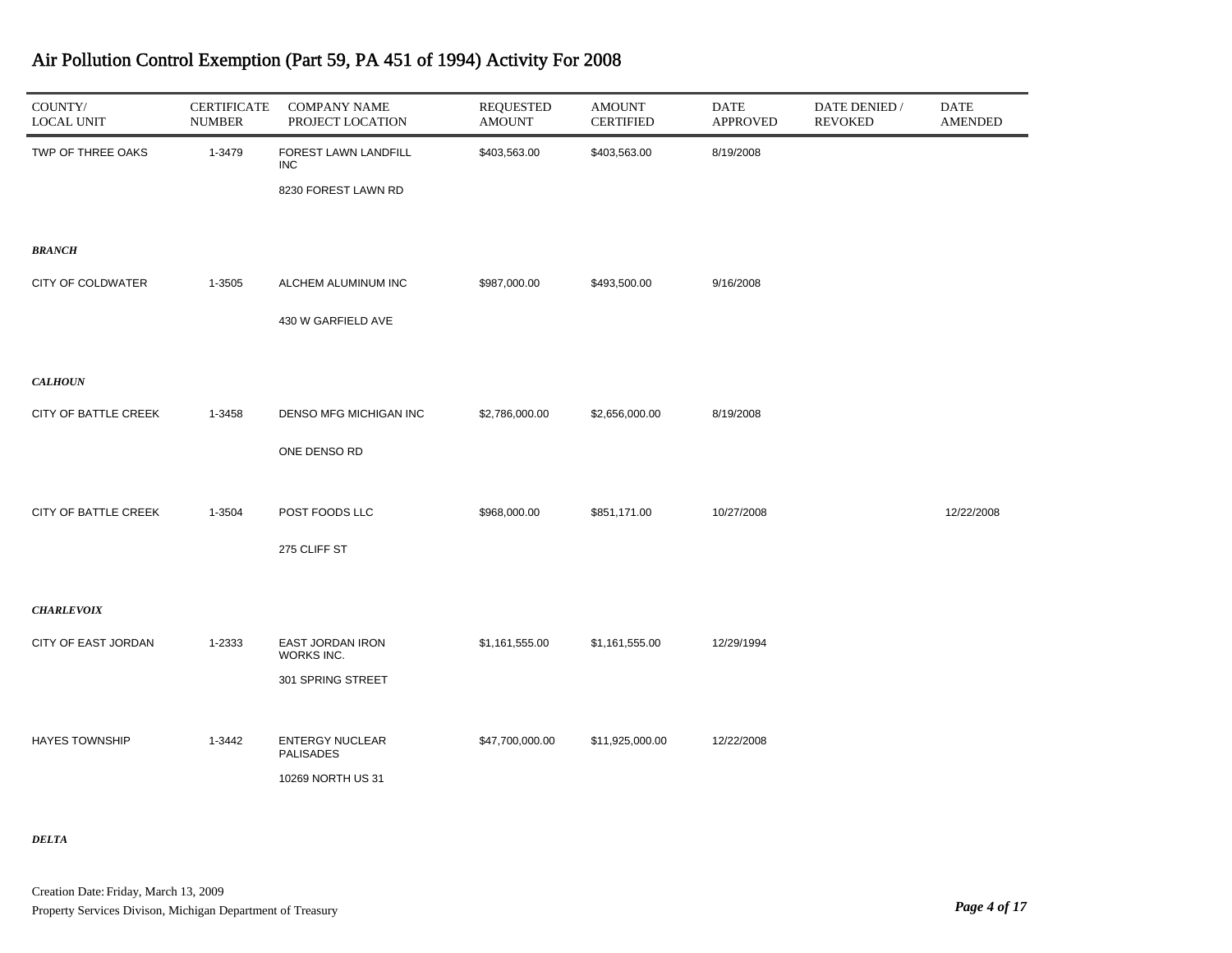| COUNTY/<br><b>LOCAL UNIT</b> | <b>CERTIFICATE</b><br><b>NUMBER</b> | <b>COMPANY NAME</b><br>PROJECT LOCATION                                                | <b>REQUESTED</b><br><b>AMOUNT</b> | <b>AMOUNT</b><br><b>CERTIFIED</b> | DATE<br><b>APPROVED</b> | DATE DENIED /<br><b>REVOKED</b> | DATE<br><b>AMENDED</b> |
|------------------------------|-------------------------------------|----------------------------------------------------------------------------------------|-----------------------------------|-----------------------------------|-------------------------|---------------------------------|------------------------|
| <b>WELLS TWP</b>             | 1-3454                              | <b>ESCANABA PAPER</b><br><b>COMPANY</b>                                                | \$35,564.00                       | \$35,564.00                       | 12/22/2008              |                                 |                        |
|                              |                                     | 7100 COUNTY ROAD 426<br>M.5 ROAD                                                       |                                   |                                   |                         |                                 |                        |
| <b>GENESEE</b>               |                                     |                                                                                        |                                   |                                   |                         |                                 |                        |
| CITY OF FLINT                | 1-3445                              | <b>FLINT CENTERLESS</b><br><b>GRINDING INC</b>                                         | \$12,334.00                       | \$12,825.17                       | 8/19/2008               |                                 |                        |
|                              |                                     | 1838 REMELL ST                                                                         |                                   |                                   |                         |                                 |                        |
| TWP OF MONTROSE              | 1-3463                              | <b>BRENT RUN LANDFILL</b>                                                              | \$8,184.00                        | \$8,184.00                        | 9/16/2008               |                                 |                        |
|                              |                                     | 8247 VIENNA RD                                                                         |                                   |                                   |                         |                                 |                        |
| <b>KALAMAZOO</b>             |                                     |                                                                                        |                                   |                                   |                         |                                 |                        |
| CITY OF KALAMAZOO            | 1-3452                              | <b>GLOBE CONSTRUCTION</b>                                                              | \$70,455.00                       | \$254,205.00                      | 12/22/2008              |                                 |                        |
|                              |                                     | 2000 GLENDENNING                                                                       |                                   |                                   |                         |                                 |                        |
| TWP OF CHARLESTON            | 1-3451                              | MICHIGAN PAVING AND<br><b>MATERIALS CO</b><br><b>GALESBURG</b><br>14536 E MICHIGAN AVE | \$36,820.00                       | \$147,278.00                      | 12/22/2008              |                                 |                        |
| <b>KENT</b>                  |                                     |                                                                                        |                                   |                                   |                         |                                 |                        |
| CITY OF KENTWOOD             | 1-3447                              | PALADIN IND INC                                                                        | \$564,887.00                      | \$502,558.00                      | 8/19/2008               |                                 |                        |
|                              |                                     | 4990 W GREENBROOLE SE                                                                  |                                   |                                   |                         |                                 |                        |

*LIVINGSTON*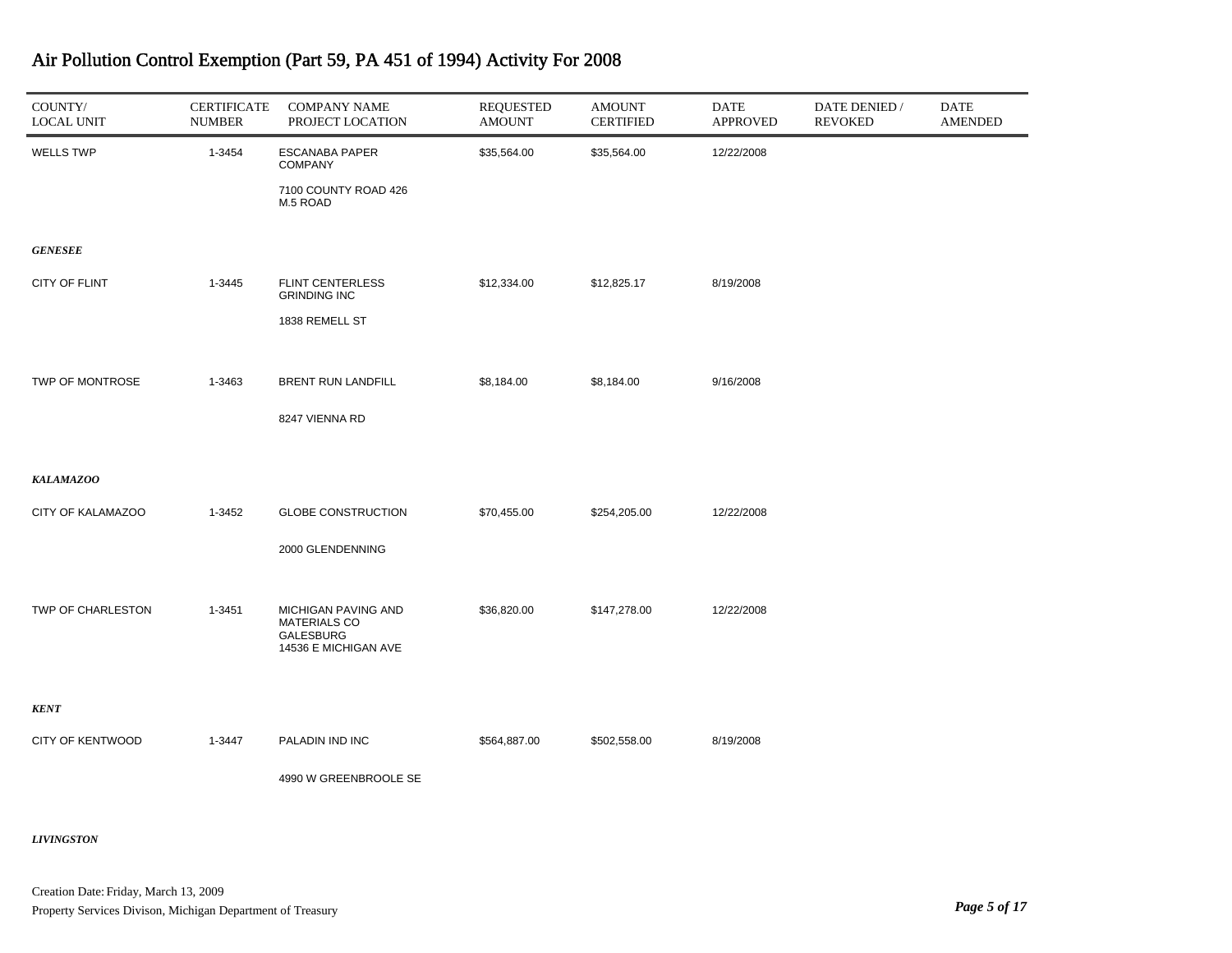| COUNTY/<br><b>LOCAL UNIT</b> | <b>CERTIFICATE</b><br><b>NUMBER</b> | <b>COMPANY NAME</b><br>PROJECT LOCATION                                                            | <b>REQUESTED</b><br><b>AMOUNT</b> | <b>AMOUNT</b><br><b>CERTIFIED</b> | DATE<br><b>APPROVED</b> | DATE DENIED /<br><b>REVOKED</b> | DATE<br><b>AMENDED</b> |
|------------------------------|-------------------------------------|----------------------------------------------------------------------------------------------------|-----------------------------------|-----------------------------------|-------------------------|---------------------------------|------------------------|
| <b>BRIGHTON TWP.</b>         | 1-3384                              | <b>GENERAL MOTORS</b><br><b>CORPORATION</b>                                                        | \$4,916,117.00                    | \$4,916,117.00                    | 12/12/2007              |                                 |                        |
|                              |                                     | 3300 GENERAL MOTORS<br><b>RD</b>                                                                   |                                   |                                   |                         |                                 |                        |
| <b>BRIGHTON TWP.</b>         | 1-3390                              | <b>GENERAL MOTORS</b><br><b>CORPORATION</b>                                                        | \$47,828,750.00                   | \$50,511,075.00                   | 12/12/2007              |                                 |                        |
|                              |                                     | 3300 GENERAL MOTORS<br><b>RD</b>                                                                   |                                   |                                   |                         |                                 |                        |
| <b>BRIGHTON TWP.</b>         | 1-3411                              | <b>GENERAL MOTORS</b><br>CORPORATION                                                               | \$94,677,633.00                   | \$94,677,633.00                   | 12/12/2007              |                                 |                        |
|                              |                                     | 3300 GENERAL MOTORS<br><b>RD</b>                                                                   |                                   |                                   |                         |                                 |                        |
| TWP OF BRIGHTON              | <b>NA</b>                           | <b>GENERAL MOTORS CORP</b><br>MILFORD PROVING<br><b>GROUND</b><br>3300 GENERAL MOTORS<br><b>RD</b> | \$10,862,990.00                   | \$0.00                            |                         | 12/22/2008                      |                        |
| <b>MACOMB</b>                |                                     |                                                                                                    |                                   |                                   |                         |                                 |                        |
| <b>CITY OF WARREN</b>        | 1-3383                              | <b>GENERAL MOTORS</b><br><b>CORPORATION</b>                                                        | \$10,186,218.00                   | \$10,186,218.00                   | 12/12/2007              |                                 |                        |
|                              |                                     | 30003 VAN DYKE                                                                                     |                                   |                                   |                         |                                 |                        |
| <b>CITY OF WARREN</b>        | 1-3387                              | <b>GENERAL MOTORS</b><br>CORPORATION                                                               | \$14,050,111.00                   | \$14,050,111.00                   | 12/12/2007              |                                 |                        |
|                              |                                     | 30003 VAN DYKE                                                                                     |                                   |                                   |                         |                                 |                        |
| <b>CITY OF WARREN</b>        | 1-3402                              | <b>GENERAL MOTORS</b><br><b>CORPORATION</b><br>30003 VAN DYKE                                      | \$77,074,863.00                   | \$77,074,863.00                   | 12/12/2007              |                                 |                        |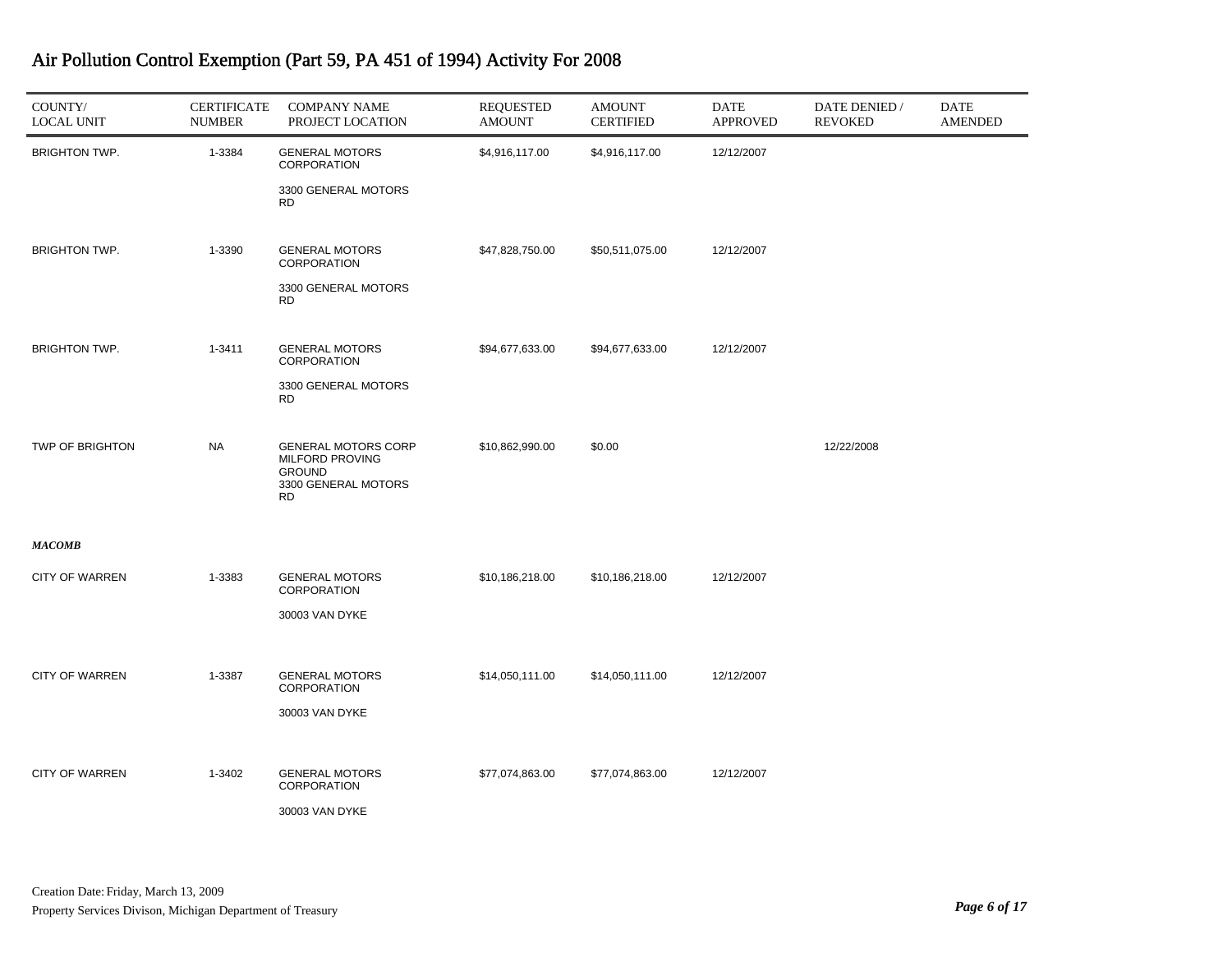| COUNTY/<br><b>LOCAL UNIT</b> | <b>CERTIFICATE</b><br><b>NUMBER</b> | <b>COMPANY NAME</b><br>PROJECT LOCATION                                                      | <b>REQUESTED</b><br><b>AMOUNT</b> | <b>AMOUNT</b><br><b>CERTIFIED</b> | DATE<br><b>APPROVED</b> | DATE DENIED /<br><b>REVOKED</b> | <b>DATE</b><br>AMENDED |
|------------------------------|-------------------------------------|----------------------------------------------------------------------------------------------|-----------------------------------|-----------------------------------|-------------------------|---------------------------------|------------------------|
| <b>CITY OF WARREN</b>        | 1-3472                              | <b>GENERAL MOTORS CORP</b><br><b>WARREN POWERTRAIN</b><br>23500 MOUND RD                     | \$2,368,638.00                    | \$2,368,638.00                    | 9/16/2008               |                                 |                        |
| <b>CITY OF WARREN</b>        | <b>NA</b>                           | <b>GENERAL MOTORS CORP</b><br><b>TECHNICAL CENTER</b><br>30003 VAN DYKE                      | \$1,991,062.00                    | \$0.00                            |                         | 12/22/2008                      |                        |
| <b>MIDLAND</b>               |                                     |                                                                                              |                                   |                                   |                         |                                 |                        |
| <b>CITY OF MIDLAND</b>       | 1-3467                              | THE DOW CHEMICAL<br><b>COMPANY</b><br><b>BUILDING 963 &amp; 1355 MI</b><br><b>OPERATIONS</b> | \$3,900,000.00                    | \$3,900,000.00                    | 10/14/2008              |                                 |                        |
| <b>CITY OF MIDLAND</b>       | 1-3470                              | THE DOW CHEMICAL<br><b>COMPANY</b><br>BLDG 374 MICHIGAN<br><b>OPERATIONS</b>                 | \$3,100,000.00                    | \$3,100,000.00                    | 9/16/2008               |                                 |                        |
| <b>CITY OF MIDLAND</b>       | 1-3516                              | MIDLAND COGENERATION<br><b>VENTURE LIMITED</b><br>PARTNERSHIP<br>100 PROGRESS PLACE          | \$1,035,000.00                    | \$1,035,000.00                    | 12/22/2008              |                                 |                        |
| <b>MONROE</b>                |                                     |                                                                                              |                                   |                                   |                         |                                 |                        |
| CITY OF MONROE               | 1-3494                              | THE DETROIT EDISON CO                                                                        | \$614,000,000.00                  | \$611,638,936.00                  | 10/27/2008              |                                 |                        |
|                              |                                     | 3500 E FRONT ST                                                                              |                                   |                                   |                         |                                 |                        |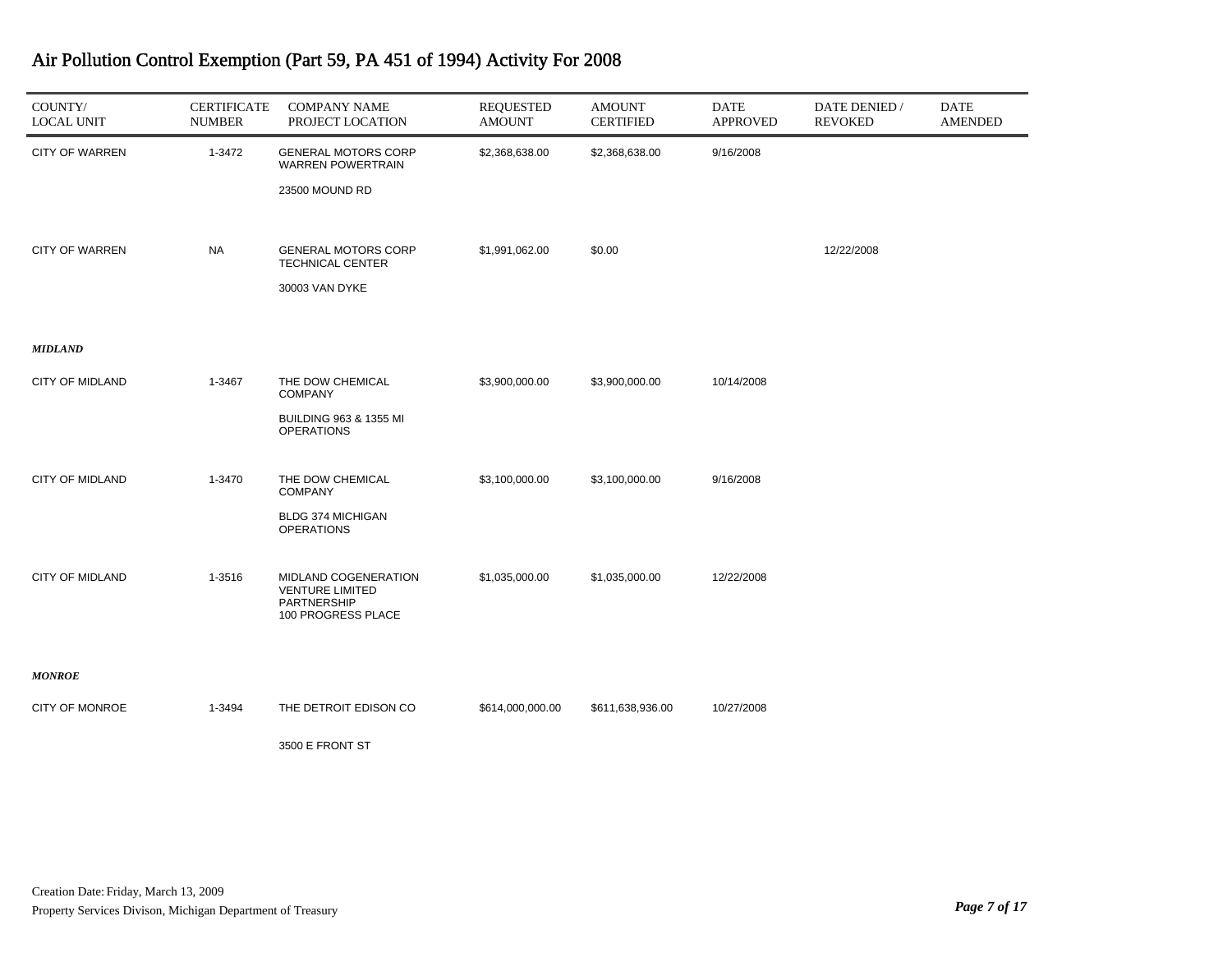| COUNTY/<br><b>LOCAL UNIT</b> | <b>CERTIFICATE</b><br><b>NUMBER</b> | <b>COMPANY NAME</b><br>PROJECT LOCATION | <b>REQUESTED</b><br><b>AMOUNT</b> | <b>AMOUNT</b><br><b>CERTIFIED</b> | <b>DATE</b><br><b>APPROVED</b> | DATE DENIED /<br><b>REVOKED</b> | <b>DATE</b><br><b>AMENDED</b> |
|------------------------------|-------------------------------------|-----------------------------------------|-----------------------------------|-----------------------------------|--------------------------------|---------------------------------|-------------------------------|
| CITY OF MONROE               | 1-3507                              | THE DETROIT EDISON CO                   | \$29,000,000.00                   | \$29,000,000.00                   | 10/27/2008                     |                                 |                               |
|                              |                                     | 3500 EAST FRONT ST                      |                                   |                                   |                                |                                 |                               |
| TWP OF DUNDEE                | 1-2327                              | HOLNAM INC.                             | \$18,916,051.00                   | \$19,835,034.00                   | 12/29/1994                     |                                 | 12/22/2008                    |
|                              |                                     | 15215 DAY ROAD                          |                                   |                                   |                                |                                 |                               |
| TWP OF DUNDEE                | 1-2831                              | HOLNAM INC.                             | \$11,263,000.00                   | \$11,777,089.00                   | 12/28/2000                     |                                 | 12/22/2008                    |
|                              |                                     | 15215 DAY RD.                           |                                   |                                   |                                |                                 |                               |
| TWP OF EXETER                | 1-3457                              | <b>STONECO</b>                          | \$90,066.00                       | \$90,066.00                       | 8/19/2008                      |                                 |                               |
|                              |                                     | 6837 SCOFIELD RD                        |                                   |                                   |                                |                                 |                               |
| TWP OF WHITEFORD             | 1-3456                              | <b>STONECO</b>                          | \$122,128.05                      | \$122,128.05                      | 8/19/2008                      |                                 |                               |
|                              |                                     | 7555 WHITEFORD RD                       |                                   |                                   |                                |                                 |                               |
| <b>MUSKEGON</b>              |                                     |                                         |                                   |                                   |                                |                                 |                               |
| <b>CITY OF MUSKEGON</b>      | 1-3517                              | ALLOY RESOURCES CORP                    | \$574,172.00                      | \$574,172.00                      | 12/22/2008                     |                                 |                               |
|                              |                                     | 2281 PORT CITY BLVD                     |                                   |                                   |                                |                                 |                               |

#### *OAKLAND*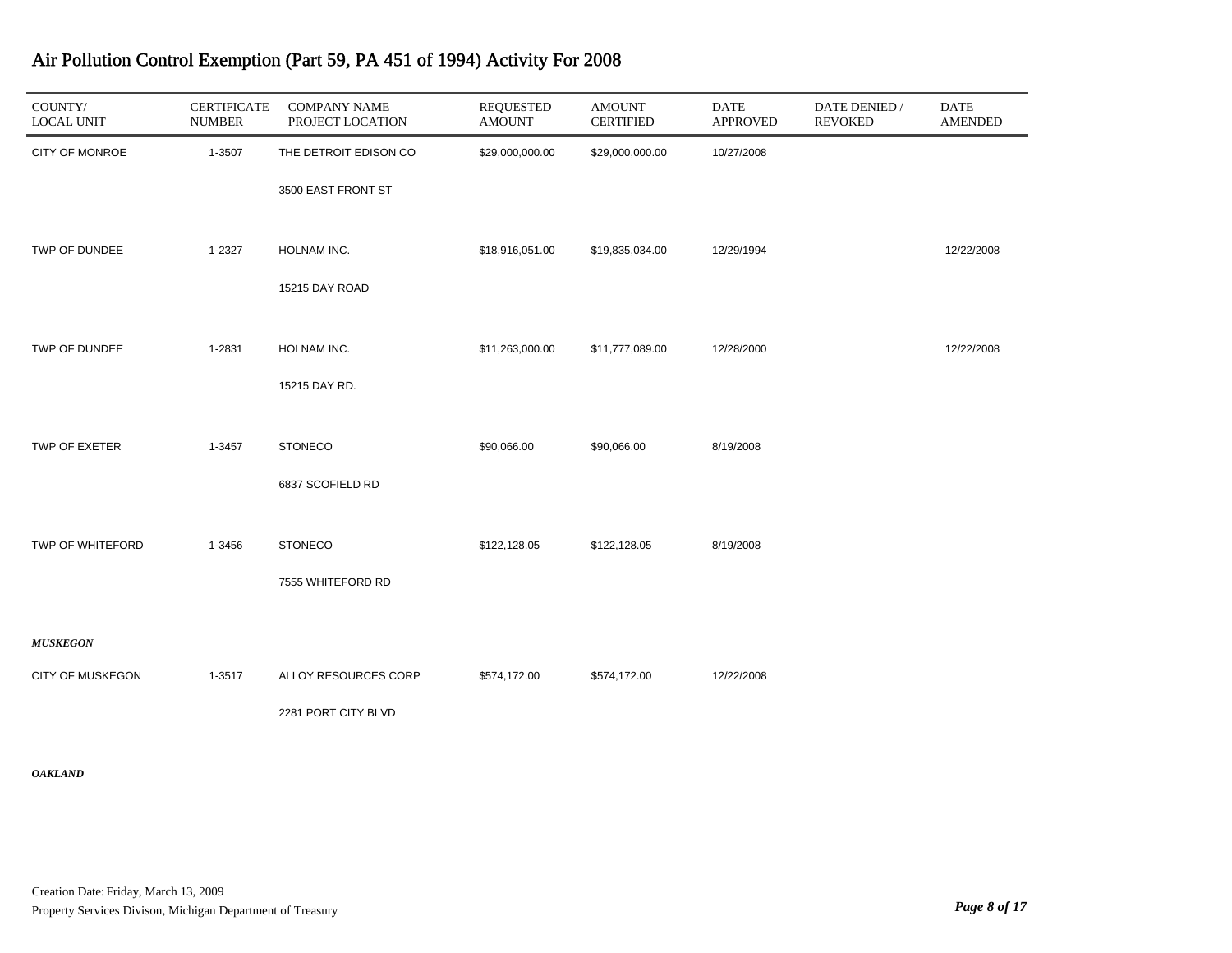| COUNTY/<br><b>LOCAL UNIT</b> | <b>CERTIFICATE</b><br><b>NUMBER</b> | <b>COMPANY NAME</b><br>PROJECT LOCATION            | <b>REQUESTED</b><br><b>AMOUNT</b> | <b>AMOUNT</b><br><b>CERTIFIED</b> | <b>DATE</b><br><b>APPROVED</b> | DATE DENIED /<br><b>REVOKED</b> | <b>DATE</b><br><b>AMENDED</b> |
|------------------------------|-------------------------------------|----------------------------------------------------|-----------------------------------|-----------------------------------|--------------------------------|---------------------------------|-------------------------------|
| CITY OF PONTIAC              | 1-3397                              | <b>GENERAL MOTORS</b><br>CORPORATION               | \$205,647.00                      | \$9,911.00                        | 12/20/2007                     |                                 |                               |
|                              |                                     | 777 JOSLYN                                         |                                   |                                   |                                |                                 |                               |
| CITY OF PONTIAC              | <b>NA</b>                           | <b>GM POWERTRAIN GLOBAL</b><br><b>HEADQUARTERS</b> | \$2,445,000.00                    | \$0.00                            |                                | 12/22/2008                      |                               |
|                              |                                     | 895 JOSLYN RD                                      |                                   |                                   |                                |                                 |                               |
| CITY OF PONTIAC              | <b>NA</b>                           | <b>GM POWERTRAIN GLOBAL</b><br><b>HEADQUARTERS</b> | \$106,590,073.00                  | \$0.00                            |                                | 12/22/2008                      |                               |
|                              |                                     | 895 JOSLYN RD                                      |                                   |                                   |                                |                                 |                               |
| <b>CITY OF WIXOM</b>         | 1-3448                              | ADEPT PLASTIC FINISHING<br><b>INC</b>              | \$1,087,700.00                    | \$1,124,700.00                    | 9/16/2008                      |                                 |                               |
|                              |                                     | 30540 BECK RD                                      |                                   |                                   |                                |                                 |                               |
| MILFORD TWP.                 | 1-3385                              | <b>GENERAL MOTORS</b><br>CORPORATION               | \$16,023,462.00                   | \$16,023,462.00                   | 12/12/2007                     |                                 |                               |
|                              |                                     | 3300 GENERAL MOTORS<br><b>RD</b>                   |                                   |                                   |                                |                                 |                               |
| MILFORD TWP.                 | 1-3386                              | <b>GENERAL MOTORS</b><br>CORPORATION               | \$31,632,325.00                   | \$28,950,000.00                   | 12/12/2007                     |                                 |                               |
|                              |                                     | 3300 GENERAL MOTORS<br><b>RD</b>                   |                                   |                                   |                                |                                 |                               |
| MILFORD TWP.                 | 1-3410                              | <b>GENERAL MOTORS</b><br>CORPORATION               | \$72,439,091.00                   | \$72,439,091.00                   | 12/12/2007                     |                                 |                               |
|                              |                                     | 3300 GENERAL MOTORS<br><b>RD</b>                   |                                   |                                   |                                |                                 |                               |

۰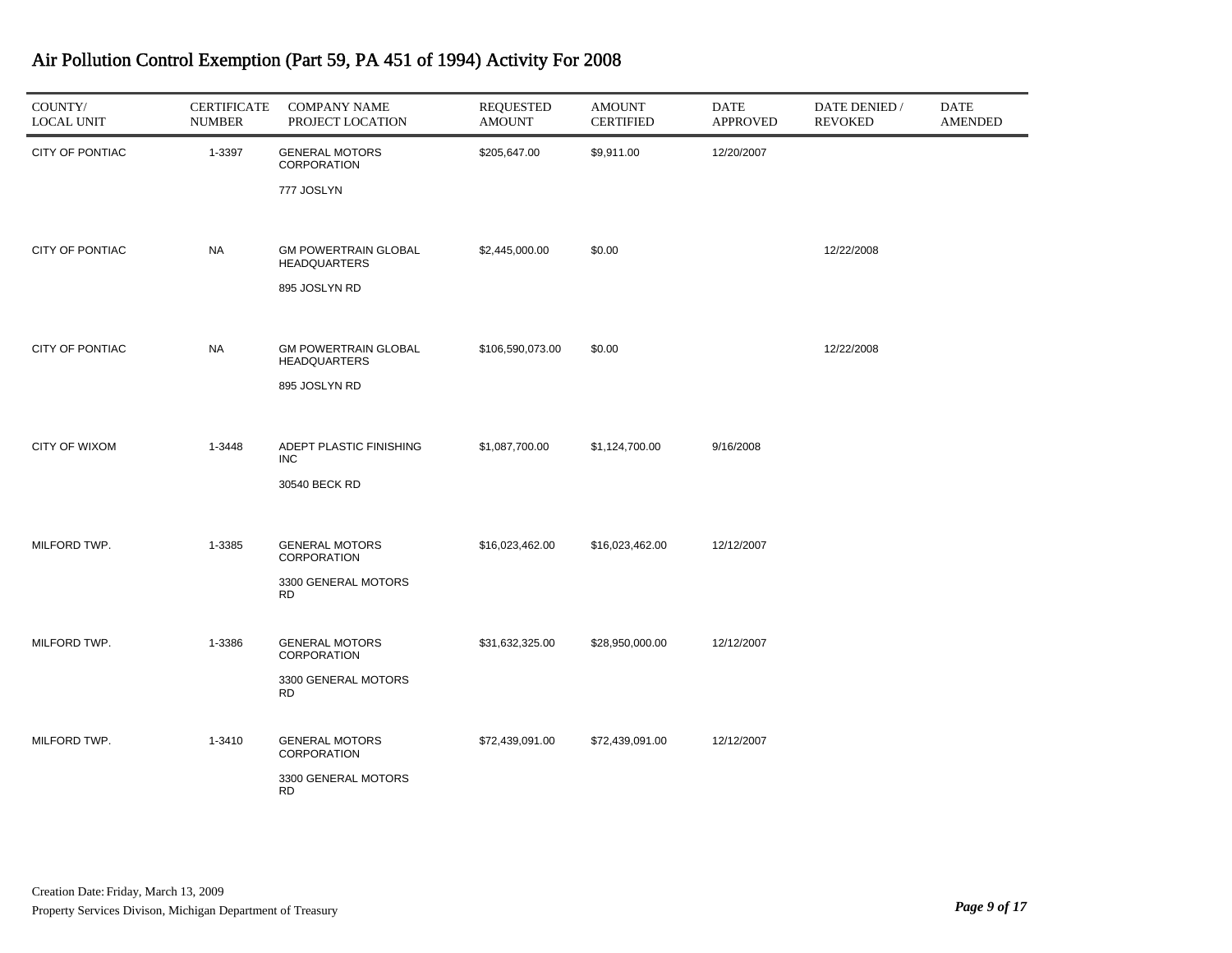| COUNTY/<br><b>LOCAL UNIT</b> | <b>CERTIFICATE</b><br><b>NUMBER</b> | <b>COMPANY NAME</b><br>PROJECT LOCATION                                                                   | <b>REQUESTED</b><br><b>AMOUNT</b> | <b>AMOUNT</b><br><b>CERTIFIED</b> | <b>DATE</b><br><b>APPROVED</b> | DATE DENIED /<br><b>REVOKED</b> | <b>DATE</b><br><b>AMENDED</b> |
|------------------------------|-------------------------------------|-----------------------------------------------------------------------------------------------------------|-----------------------------------|-----------------------------------|--------------------------------|---------------------------------|-------------------------------|
| ORION TWP.                   | 1-3398                              | <b>GENERAL MOTORS</b><br>CORPORATION<br>4555 GIDDINGS RD                                                  | \$9,824,016.00                    | \$9,824,016.00                    | 12/20/2007                     |                                 | 5/27/2008                     |
| TWP OF INDEPENDENCE          | 1-3460                              | CADILLAC ASPHALT LLC<br>4751 WHITE LAKE RD                                                                | \$1,339,077.00                    | \$1,339,074.00                    | 12/22/2008                     |                                 |                               |
| TWP OF MILFORD               | <b>NA</b>                           | <b>GENERAL MOTORS CORP</b><br><b>MILFORD PROVING</b><br><b>GROUND</b><br>3300 GENERAL MOTORS<br><b>RD</b> | \$1,065,790.00                    | \$0.00                            |                                | 12/22/2008                      |                               |
| <b>SAGINAW</b>               |                                     |                                                                                                           |                                   |                                   |                                |                                 |                               |
| <b>CITY OF SAGINAW</b>       | 1-0081                              | <b>GM POWERTRAIN -</b><br>SAGINAW METAL<br><b>OPERATIONS</b><br>1629 NORTH<br>WASHINGTON AVENUE           | \$77,470.00                       | \$28,771.00                       | 3/19/1991                      |                                 | 4/17/2008                     |
| <b>CITY OF SAGINAW</b>       | 1-0086                              | <b>GM POWERTRAIN -</b><br>SAGINAW METAL<br><b>OPERATIONS</b><br>1629 NORTH<br><b>WASHINGTON AVENUE</b>    | \$2,777,382.00                    | \$2,608,417.00                    | 12/20/1993                     |                                 | 4/17/2008                     |
| <b>CITY OF SAGINAW</b>       | 1-0514                              | <b>GM POWERTRAIN -</b><br>SAGINAW METAL<br><b>OPERATIONS</b><br>1629 NORTH<br><b>WASHINGTON AVENUE</b>    | \$1,391,652.00                    | \$863,525.00                      | 4/12/2000                      |                                 | 4/17/2008                     |
| <b>CITY OF SAGINAW</b>       | 1-0551                              | <b>GM POWERTRAIN -</b><br>SAGINAW METAL<br><b>OPERATIONS</b><br>1629 NORTH<br><b>WASHINGTON AVENUE</b>    | \$1,330,801.00                    | \$1,004,498.00                    | 4/12/2000                      |                                 | 4/17/2008                     |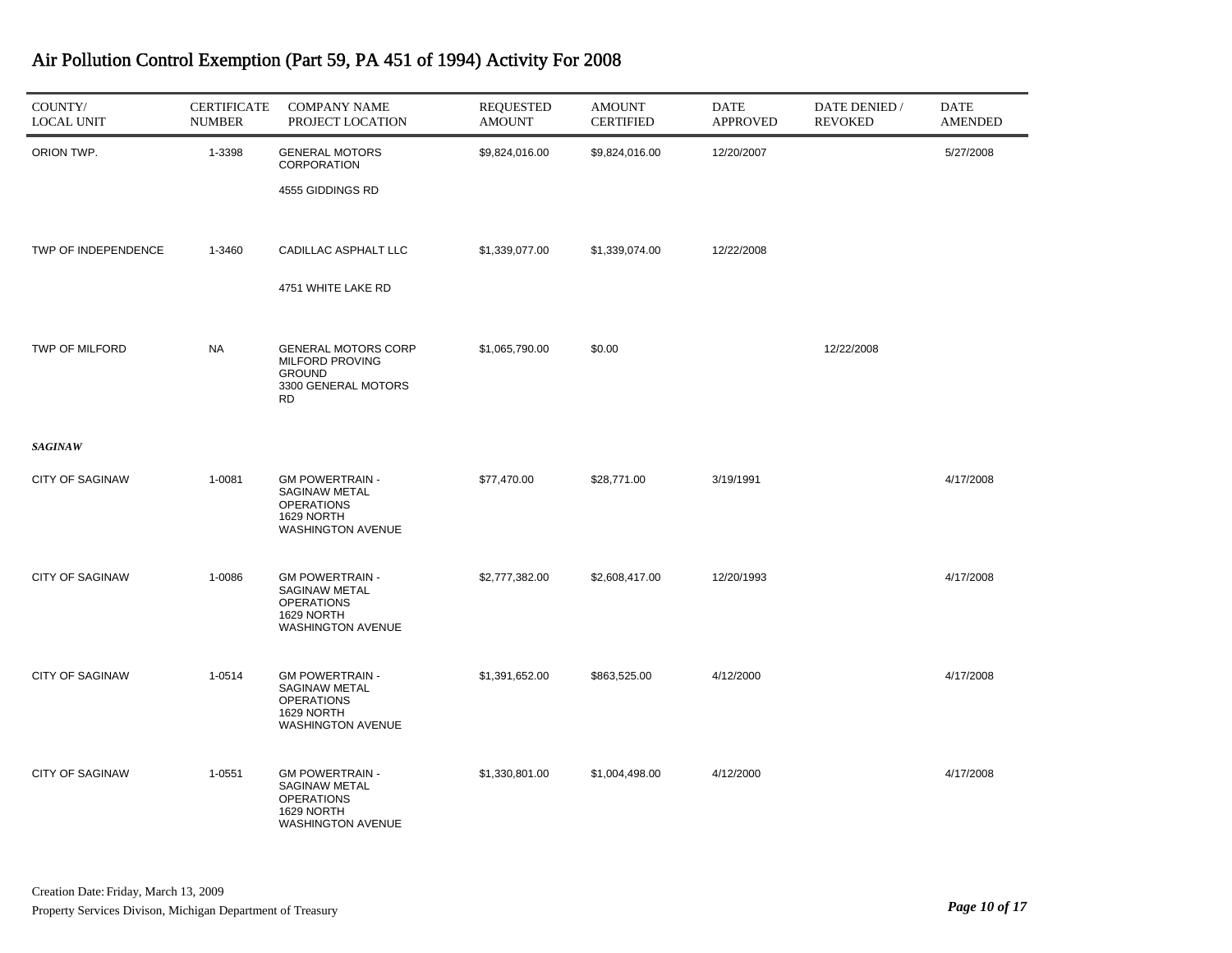| COUNTY/<br><b>LOCAL UNIT</b> | <b>CERTIFICATE</b><br><b>NUMBER</b> | <b>COMPANY NAME</b><br>PROJECT LOCATION                                                                | <b>REQUESTED</b><br><b>AMOUNT</b> | <b>AMOUNT</b><br><b>CERTIFIED</b> | <b>DATE</b><br><b>APPROVED</b> | DATE DENIED /<br><b>REVOKED</b> | <b>DATE</b><br><b>AMENDED</b> |
|------------------------------|-------------------------------------|--------------------------------------------------------------------------------------------------------|-----------------------------------|-----------------------------------|--------------------------------|---------------------------------|-------------------------------|
| <b>CITY OF SAGINAW</b>       | 1-1031                              | <b>GM POWERTRAIN -</b><br>SAGINAW METAL<br><b>OPERATIONS</b><br>1629 NORTH<br><b>WASHINGTON AVENUE</b> | \$390,752.00                      | \$67,835.00                       | 4/12/2000                      |                                 | 4/17/2008                     |
| <b>CITY OF SAGINAW</b>       | 1-1217                              | <b>GM POWERTRAIN -</b><br>SAGINAW METAL<br><b>OPERATIONS</b><br>1629 NORTH WASHINGTON                  | \$3,415,471.00                    | \$2,547,195.00                    | 4/12/2000                      |                                 | 4/17/2008                     |
| <b>CITY OF SAGINAW</b>       | 1-1349                              | <b>GM POWERTRAIN -</b><br>SAGINAW METAL<br><b>OPERATIONS</b><br>1629 NORTH<br>WASHINGTON AVENUE        | \$3,247,413.00                    | \$2,181,528.00                    | 11/3/1982                      |                                 | 4/17/2008                     |
| <b>CITY OF SAGINAW</b>       | 1-3017                              | <b>GM POWERTRAIN -</b><br>SAGINAW METAL<br><b>OPERATIONS</b><br>1629 NORTH<br>WASHINGTON AVENUE        | \$12,939,058.00                   | \$12,939,295.00                   | 12/30/2002                     |                                 | 4/17/2008                     |
| <b>ST CLAIR</b>              |                                     |                                                                                                        |                                   |                                   |                                |                                 |                               |
| CHINA TWP.                   | 1-3367                              | MICHIGAN CONSOLIDATED<br>GAS<br>5440 PUTTYGUT RD                                                       | \$119,213.00                      | \$9,537.00                        | 5/27/2008                      |                                 | 5/27/2008                     |
| CHINA TWP.                   | 1-3370                              | MICHIGAN CONSOLIDATED<br>GAS<br>5440 PUTTYGUT RD                                                       | \$217,395.00                      | \$17,392.00                       | 5/27/2008                      |                                 | 5/27/2008                     |
| <b>CITY OF MARYSVILLE</b>    | 1-3482                              | MARYSVILLE ETHANOL LLC<br>2510 BUSHA HWY                                                               | \$120,000.00                      | \$120,000.00                      | 12/22/2008                     |                                 |                               |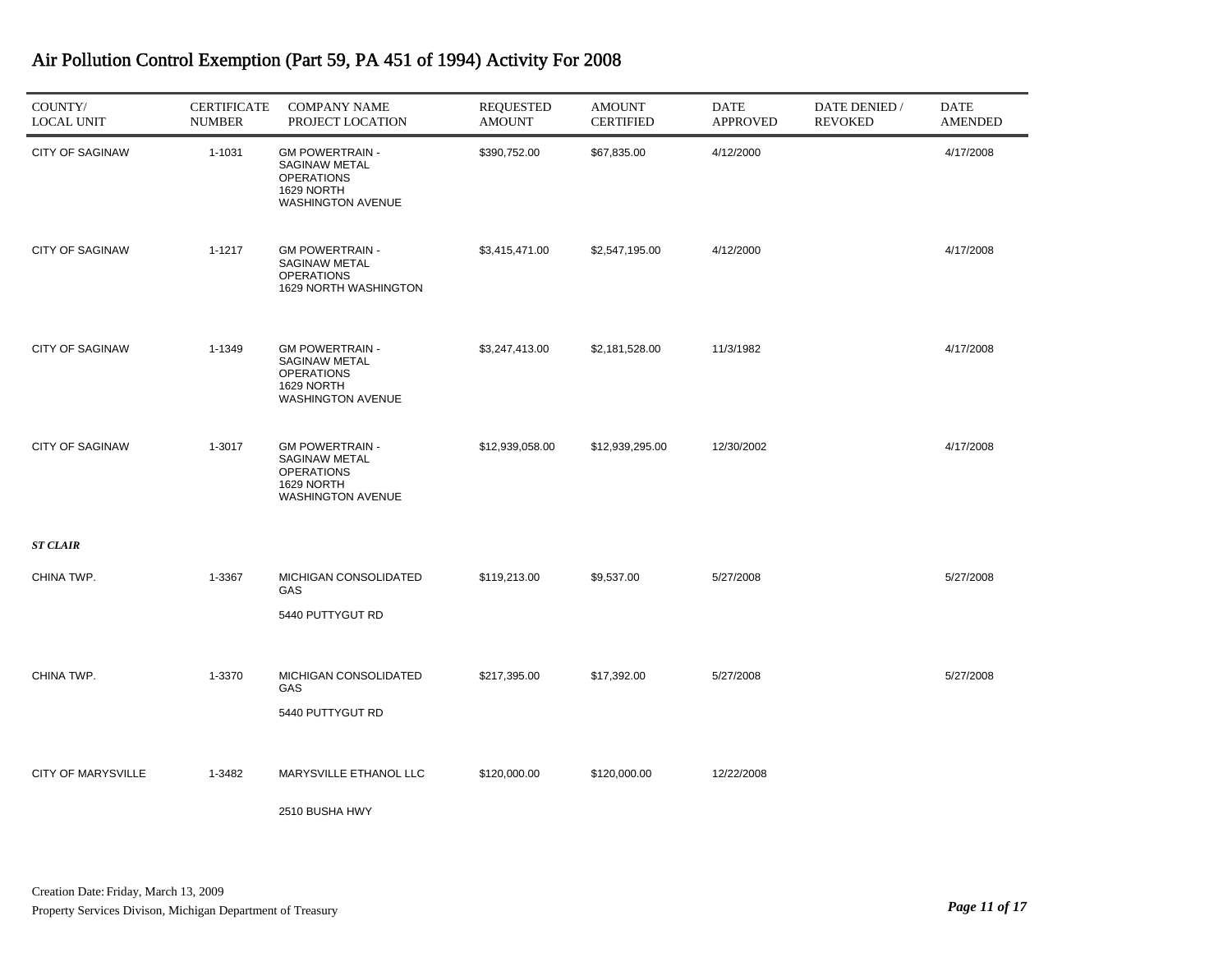| COUNTY/<br><b>LOCAL UNIT</b> | <b>CERTIFICATE</b><br><b>NUMBER</b> | <b>COMPANY NAME</b><br>PROJECT LOCATION | <b>REQUESTED</b><br><b>AMOUNT</b> | <b>AMOUNT</b><br><b>CERTIFIED</b> | <b>DATE</b><br><b>APPROVED</b> | DATE DENIED /<br><b>REVOKED</b> | DATE<br><b>AMENDED</b> |
|------------------------------|-------------------------------------|-----------------------------------------|-----------------------------------|-----------------------------------|--------------------------------|---------------------------------|------------------------|
| <b>CITY OF MARYSVILLE</b>    | 1-3483                              | MARYSVILLE ETHANOL LLC                  | \$110,000.00                      | \$110,000.00                      | 12/22/2008                     |                                 |                        |
|                              |                                     | 2510 BUSHA HWY                          |                                   |                                   |                                |                                 |                        |
| <b>CITY OF MARYSVILLE</b>    | 1-3484                              | MARYSVILLE ETHANOL LLC                  | \$75,000.00                       | \$75,000.00                       | 12/22/2008                     |                                 |                        |
|                              |                                     | 2510 BUSHA HWY                          |                                   |                                   |                                |                                 |                        |
| <b>CITY OF MARYSVILLE</b>    | 1-3485                              | MARYSVILLE ETHANOL LLC                  | \$220,000.00                      | \$220,000.00                      | 12/22/2008                     |                                 |                        |
|                              |                                     | 2510 BUSHA HWY                          |                                   |                                   |                                |                                 |                        |
| <b>CITY OF MARYSVILLE</b>    | 1-3486                              | MARYSVILLE ETHANOL LLC                  | \$3,060,000.00                    | \$3,060,000.00                    | 12/22/2008                     |                                 |                        |
|                              |                                     | 2510 BUSHA HWY                          |                                   |                                   |                                |                                 |                        |
| <b>CITY OF MARYSVILLE</b>    | 1-3487                              | MARYSVILLE ETHANOL LLC                  | \$45,000.00                       | \$45,000.00                       | 12/22/2008                     |                                 |                        |
|                              |                                     | 2510 BUSHA HWY                          |                                   |                                   |                                |                                 |                        |
| CITY OF MARYSVILLE           | 1-3488                              | MARYSVILLE ETHANOL LLC                  | \$40,000.00                       | \$40,000.00                       | 12/22/2008                     |                                 |                        |
|                              |                                     | 2510 BUSHA HWY                          |                                   |                                   |                                |                                 |                        |
| <b>CITY OF MARYSVILLE</b>    | 1-3489                              | MARYSVILLE GAS LIQUIDS                  | \$267,530.00                      | \$267,530.00                      | 12/22/2008                     |                                 |                        |
|                              |                                     | CO <sub>.</sub><br>2510 BUSHA HWY       |                                   |                                   |                                |                                 |                        |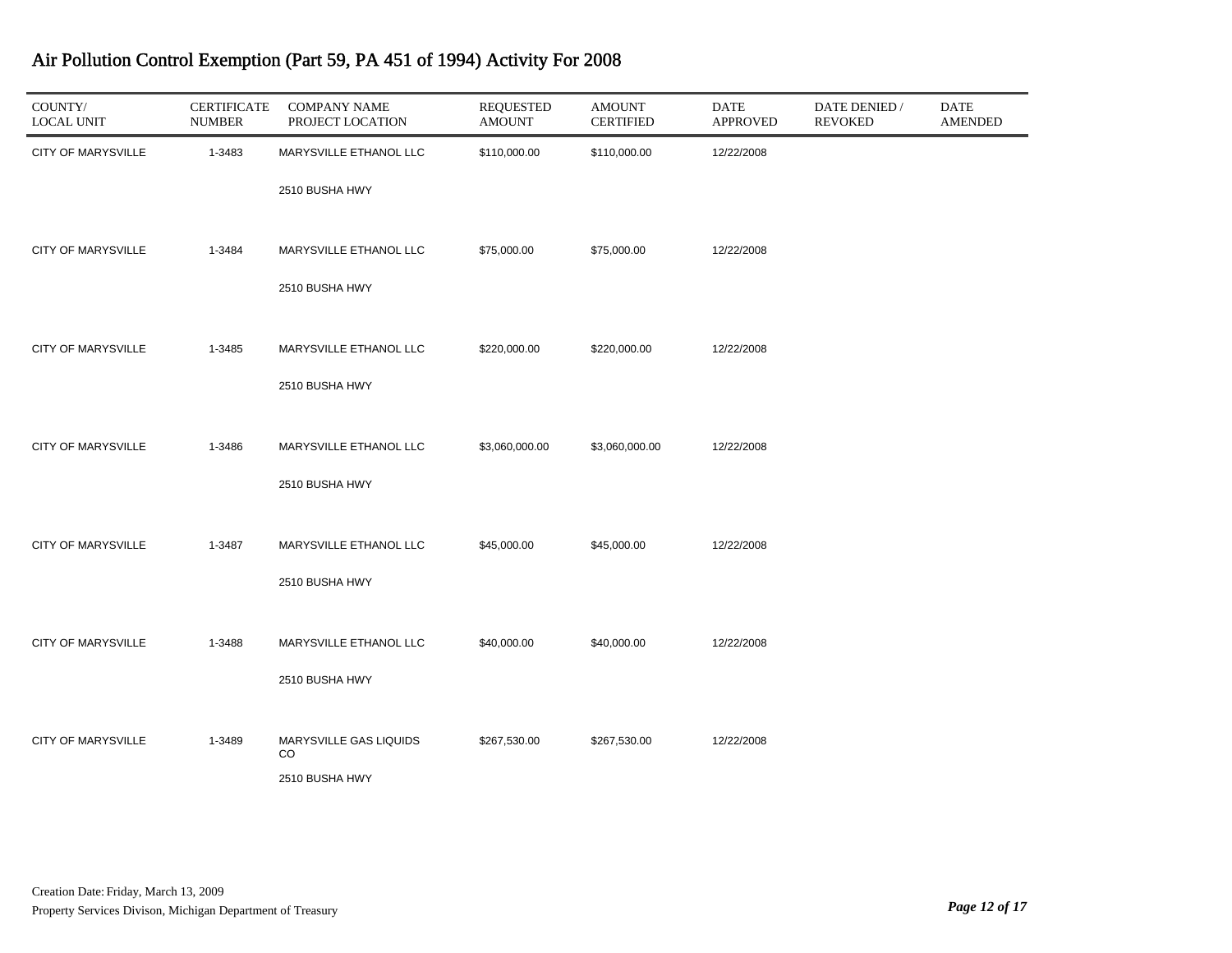| COUNTY/<br><b>LOCAL UNIT</b> | <b>CERTIFICATE</b><br><b>NUMBER</b> | <b>COMPANY NAME</b><br>PROJECT LOCATION                                                            | <b>REQUESTED</b><br><b>AMOUNT</b> | <b>AMOUNT</b><br><b>CERTIFIED</b> | <b>DATE</b><br><b>APPROVED</b> | DATE DENIED /<br><b>REVOKED</b> | <b>DATE</b><br><b>AMENDED</b> |
|------------------------------|-------------------------------------|----------------------------------------------------------------------------------------------------|-----------------------------------|-----------------------------------|--------------------------------|---------------------------------|-------------------------------|
| CITY OF MARYSVILLE           | 1-3490                              | MARYSVILLE GAS LIQUIDS<br>CO.<br>2510 BUSHA HWY                                                    | \$3,151,904.00                    | \$3,151,904.00                    | 12/22/2008                     |                                 |                               |
| <b>TWP OF CHINA</b>          | 1-3459                              | MICHIGAN CONSOLIDATED<br><b>GAS BELLE RIVER</b><br><b>COMPRESSOR STATION</b><br>5440 PUTTYGUT RD   | \$3,065,000.00                    | \$3,065,000.00                    | 12/22/2008                     |                                 |                               |
| <b>ST JOSEPH</b>             |                                     |                                                                                                    |                                   |                                   |                                |                                 |                               |
| CITY OF THREE RIVERS         | 1-3506                              | <b>LASCO BATHWARE INC</b>                                                                          | \$1,655,135.00                    | \$1,636,135.00                    | 8/19/2008                      |                                 |                               |
|                              |                                     | 888 W BROADWAY                                                                                     |                                   |                                   |                                |                                 |                               |
| <b>VAN BUREN</b>             |                                     |                                                                                                    |                                   |                                   |                                |                                 |                               |
| CITY OF SOUTH HAVEN          | 1-2761                              | ALBERMARLE CORP                                                                                    | \$1,383,800.00                    | \$2,783,074.00                    | 12/29/1999                     |                                 | 12/22/2008                    |
|                              |                                     | 1421 KALAMAZOO STREET                                                                              |                                   |                                   |                                |                                 |                               |
| CITY OF SOUTH HAVEN          | 1-3491                              | ALBEMARLE CORP                                                                                     | \$1,270,147.00                    | \$42,992.00                       | 12/22/2008                     |                                 |                               |
|                              |                                     | 1421 KALAMAZOO ST                                                                                  |                                   |                                   |                                |                                 |                               |
| TWP OF LAWRENCE              | 1-3468                              | <b>MICHIGAN PAVING &amp;</b><br>MATERIALS CO DBA KLETT<br>CONSTRUCTION CO<br>46015 W RED ARROW HWY | \$534,637.00                      | \$339,937.00                      | 10/14/2008                     |                                 |                               |

#### *WASHTENAW*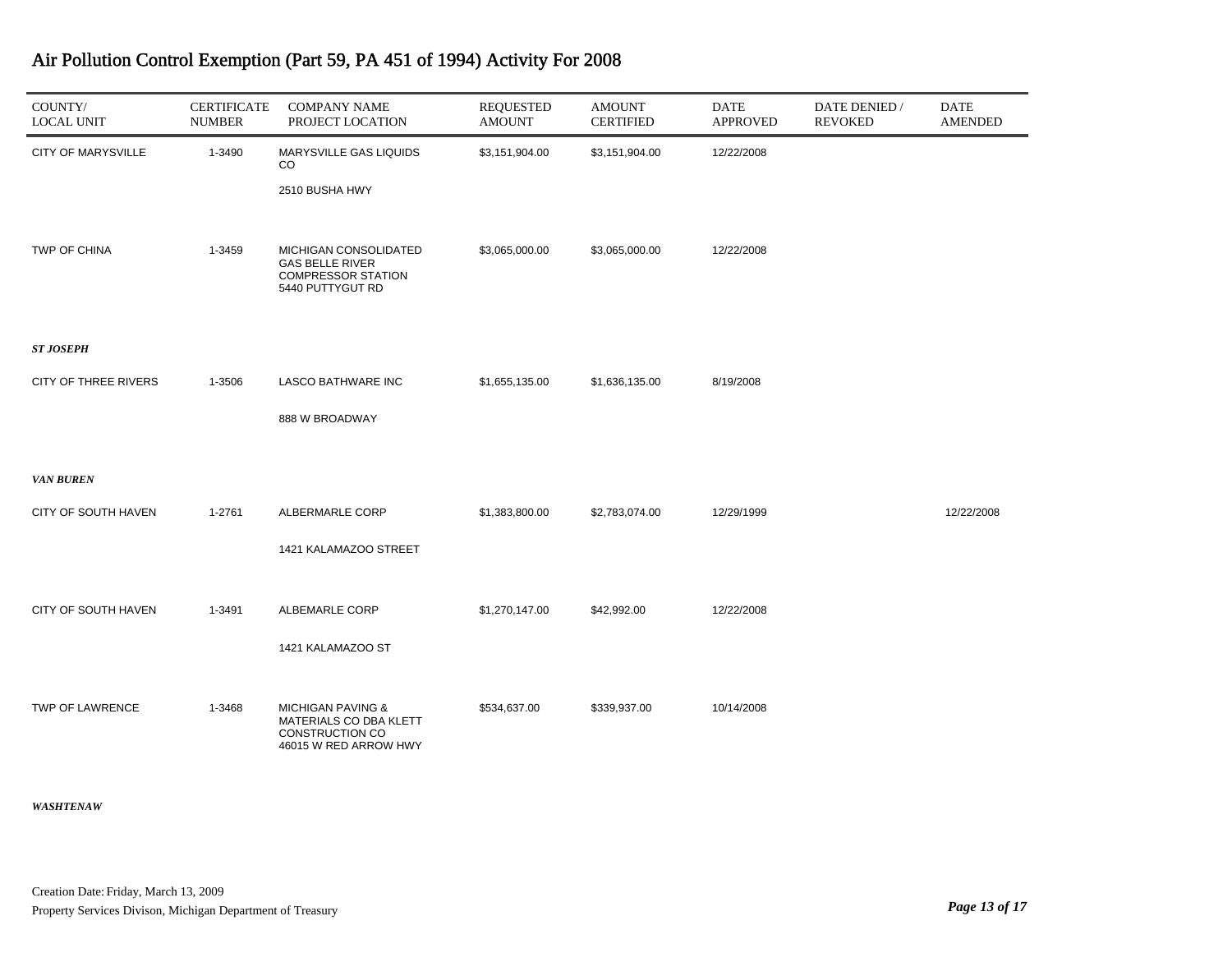| COUNTY/<br><b>LOCAL UNIT</b> | <b>CERTIFICATE</b><br><b>NUMBER</b> | <b>COMPANY NAME</b><br>PROJECT LOCATION            | <b>REQUESTED</b><br><b>AMOUNT</b> | <b>AMOUNT</b><br><b>CERTIFIED</b> | <b>DATE</b><br><b>APPROVED</b> | DATE DENIED /<br><b>REVOKED</b> | <b>DATE</b><br><b>AMENDED</b> |
|------------------------------|-------------------------------------|----------------------------------------------------|-----------------------------------|-----------------------------------|--------------------------------|---------------------------------|-------------------------------|
| TWP OF YPSILANTI             | 1-3471                              | <b>GENERAL MOTORS CORP</b><br>YPSILANTI POWERTRAIN | \$621,317.00                      | \$621,317.00                      | 8/19/2008                      |                                 |                               |
|                              |                                     | <b>WILLOW RUN PLANT</b>                            |                                   |                                   |                                |                                 |                               |
| <b>WAYNE</b>                 |                                     |                                                    |                                   |                                   |                                |                                 |                               |
| <b>CITY OF DEARBORN</b>      | 1-3492                              | SEVERSTAL NORTH<br><b>AMERICA</b>                  | \$22,785,000.00                   | \$22,785,000.00                   | 9/16/2008                      |                                 |                               |
|                              |                                     | 3001 MILLER RD                                     |                                   |                                   |                                |                                 |                               |
| <b>CITY OF DETROIT</b>       | 1-3443                              | MARATHON PETROLEUM<br><b>COMPANY</b>               | \$320,000.00                      | \$160,000.00                      | 10/27/2008                     |                                 |                               |
|                              |                                     | 12700 TORONTO STREET                               |                                   |                                   |                                |                                 |                               |
| CITY OF RIVER ROUGE          | 1-3455                              | CARMEUSE LIME INC                                  | \$2,880,803.00                    | \$2,880,803.00                    | 10/14/2008                     |                                 |                               |
|                              |                                     | 25 MARION AVE                                      |                                   |                                   |                                |                                 |                               |
|                              |                                     |                                                    |                                   |                                   |                                |                                 |                               |
| CITY OF RIVER ROUGE          | 1-3512                              | US GYPSUM COMPANY<br>10090 WEST JEFFERSON          | \$253,040.00                      | \$253,040.00                      | 12/22/2008                     |                                 |                               |
|                              |                                     |                                                    |                                   |                                   |                                |                                 |                               |
| CITY OF RIVER ROUGE          | 1-3513                              | US GYPSUM COMPANY                                  | \$172,937.00                      | \$172,937.00                      | 12/22/2008                     |                                 |                               |
|                              |                                     | 10090 WEST JEFFERSON                               |                                   |                                   |                                |                                 |                               |
| CITY OF RIVER ROUGE          | 1-3514                              | US GYPSUM COMPANY                                  | \$171,191.00                      | \$171,191.00                      | 12/22/2008                     |                                 |                               |
|                              |                                     | 10090 WEST JEFFERSON                               |                                   |                                   |                                |                                 |                               |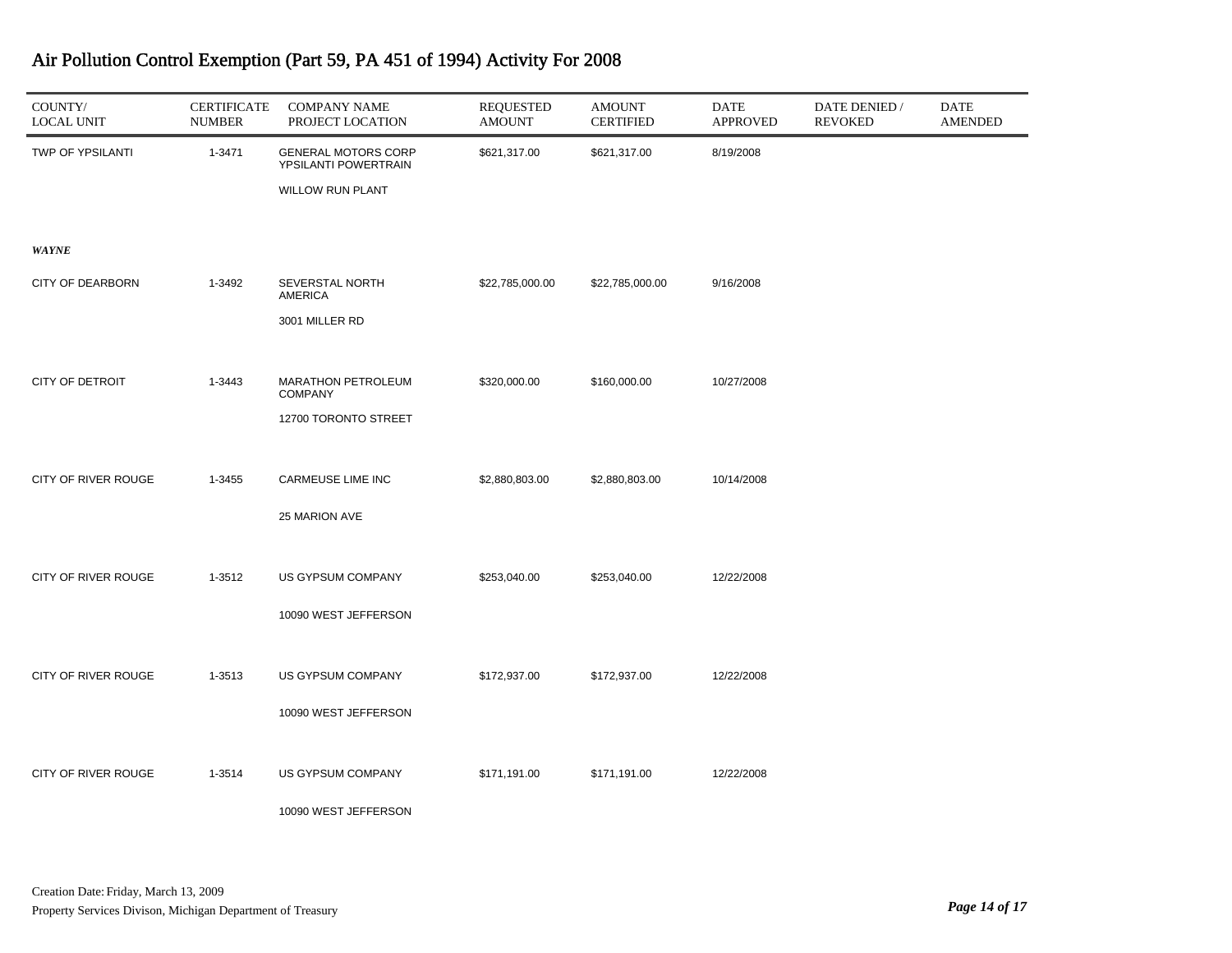| COUNTY/<br><b>LOCAL UNIT</b> | <b>CERTIFICATE</b><br><b>NUMBER</b> | <b>COMPANY NAME</b><br>PROJECT LOCATION | <b>REQUESTED</b><br><b>AMOUNT</b> | <b>AMOUNT</b><br><b>CERTIFIED</b> | <b>DATE</b><br><b>APPROVED</b> | DATE DENIED /<br><b>REVOKED</b> | <b>DATE</b><br>AMENDED |
|------------------------------|-------------------------------------|-----------------------------------------|-----------------------------------|-----------------------------------|--------------------------------|---------------------------------|------------------------|
| CITY OF RIVER ROUGE          | 1-3515                              | US GYPSUM COMPANY                       | \$60,000.00                       | \$60,000.00                       | 12/22/2008                     |                                 |                        |
|                              |                                     | 10090 WEST JEFFERSON                    |                                   |                                   |                                |                                 |                        |
| CITY OF RIVER ROUGE          | <b>NA</b>                           | PCI ENTERPRISES CO                      | \$41,600,000.00                   | \$0.00                            |                                | 12/22/2008                      |                        |
|                              |                                     | 1 BELANGER PARK DR                      |                                   |                                   |                                |                                 |                        |
| <b>CITY OF ROMULUS</b>       | 1-3388                              | <b>GENERAL MOTORS</b><br>CORPORATION    | \$17,142,600.00                   | \$17,142,600.00                   | 12/12/2007                     |                                 |                        |
|                              |                                     | 36880 ECORSE RD                         |                                   |                                   |                                |                                 |                        |
| <b>CITY OF ROMULUS</b>       | 1-3389                              | <b>GENERAL MOTORS</b>                   | \$21,589,120.00                   | \$21,589,120.00                   | 12/12/2007                     |                                 |                        |
|                              |                                     | CORPORATION                             |                                   |                                   |                                |                                 |                        |
|                              |                                     | 36880 ECORSE RD                         |                                   |                                   |                                |                                 |                        |
| <b>CITY OF ROMULUS</b>       | 1-3399                              | <b>GENERAL MOTORS</b><br>CORPORATION    | \$15,680,142.00                   | \$15,680,142.00                   | 12/12/2007                     |                                 |                        |
|                              |                                     | 36880 ECORSE RD                         |                                   |                                   |                                |                                 |                        |
| TWP OF REDFORD               | 1-3495                              |                                         |                                   |                                   |                                |                                 |                        |
|                              |                                     | DETROIT DIESEL CORP                     | \$150,050.00                      | \$150,050.00                      | 10/14/2008                     |                                 |                        |
|                              |                                     | 13400 OUTER DR WEST                     |                                   |                                   |                                |                                 |                        |
| <b>TWP OF REDFORD</b>        | 1-3496                              | DETROIT DIESEL CORP                     | \$1,850,103.00                    | \$956,553.00                      | 10/27/2008                     |                                 |                        |
|                              |                                     | 13400 OUTER DR WEST                     |                                   |                                   |                                |                                 |                        |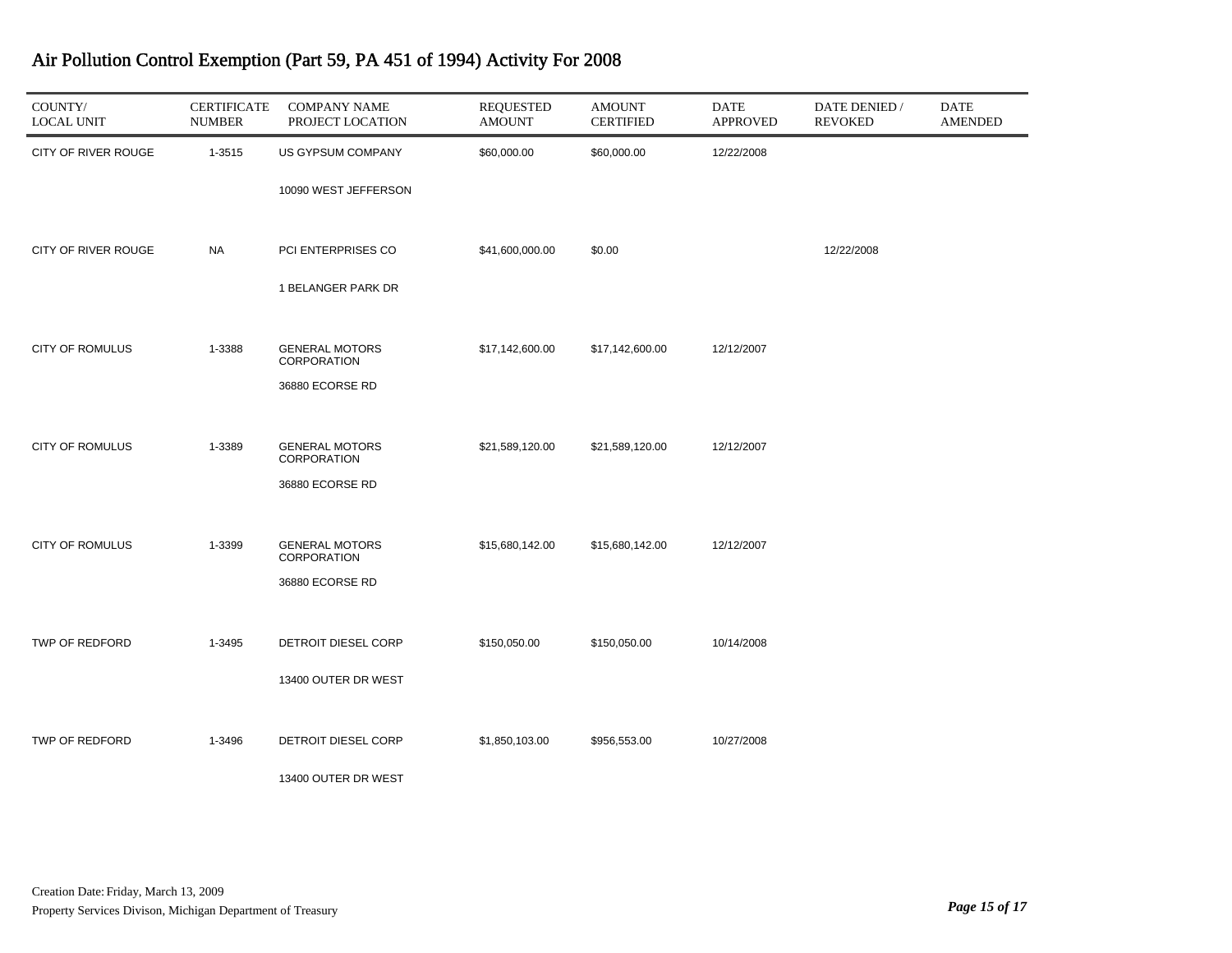| COUNTY/<br><b>LOCAL UNIT</b> | <b>CERTIFICATE</b><br><b>NUMBER</b> | <b>COMPANY NAME</b><br>PROJECT LOCATION | <b>REQUESTED</b><br><b>AMOUNT</b> | <b>AMOUNT</b><br><b>CERTIFIED</b> | DATE<br><b>APPROVED</b> | DATE DENIED /<br><b>REVOKED</b> | DATE<br><b>AMENDED</b> |
|------------------------------|-------------------------------------|-----------------------------------------|-----------------------------------|-----------------------------------|-------------------------|---------------------------------|------------------------|
| TWP OF REDFORD               | 1-3497                              | DETROIT DIESEL CORP                     | \$211,137.00                      | \$114,537.00                      | 10/27/2008              |                                 |                        |
|                              |                                     | 13400 OUTER DR WEST                     |                                   |                                   |                         |                                 |                        |
| TWP OF REDFORD               | 1-3498                              | DETROIT DIESEL CORP                     | \$366,872.00                      | \$205,831.00                      | 10/27/2008              |                                 |                        |
|                              |                                     | 13400 OUTER DR WEST                     |                                   |                                   |                         |                                 |                        |
| TWP OF REDFORD               | 1-3499                              | DETROIT DIESEL CORP                     | \$179,525.00                      | \$179,525.00                      | 10/27/2008              |                                 |                        |
|                              |                                     | 13400 OUTER DR WEST                     |                                   |                                   |                         |                                 |                        |
| TWP OF REDFORD               | 1-3500                              | DETROIT DIESEL CORP                     | \$440,408.00                      | \$440,408.00                      | 10/27/2008              |                                 |                        |
|                              |                                     | 13400 OUTER DR WEST                     |                                   |                                   |                         |                                 |                        |
| TWP OF REDFORD               | 1-3501                              | DETROIT DIESEL CORP                     | \$309,490.00                      | \$267,657.00                      | 10/27/2008              |                                 |                        |
|                              |                                     | 13400 OUTER DR WEST                     |                                   |                                   |                         |                                 |                        |
| TWP OF REDFORD               | 1-3502                              | DETROIT DIESEL CORP                     | \$230,314.00                      | \$230,314.00                      | 10/14/2008              |                                 |                        |
|                              |                                     | 13400 OUTER DR WEST                     |                                   |                                   |                         |                                 |                        |
| TWP OF REDFORD               | 1-3503                              | DETROIT DIESEL CORP                     | \$2,047,638.00                    | \$2,047,638.00                    | 12/22/2008              |                                 |                        |
|                              |                                     | 13400 OUTER DR WEST                     |                                   |                                   |                         |                                 |                        |